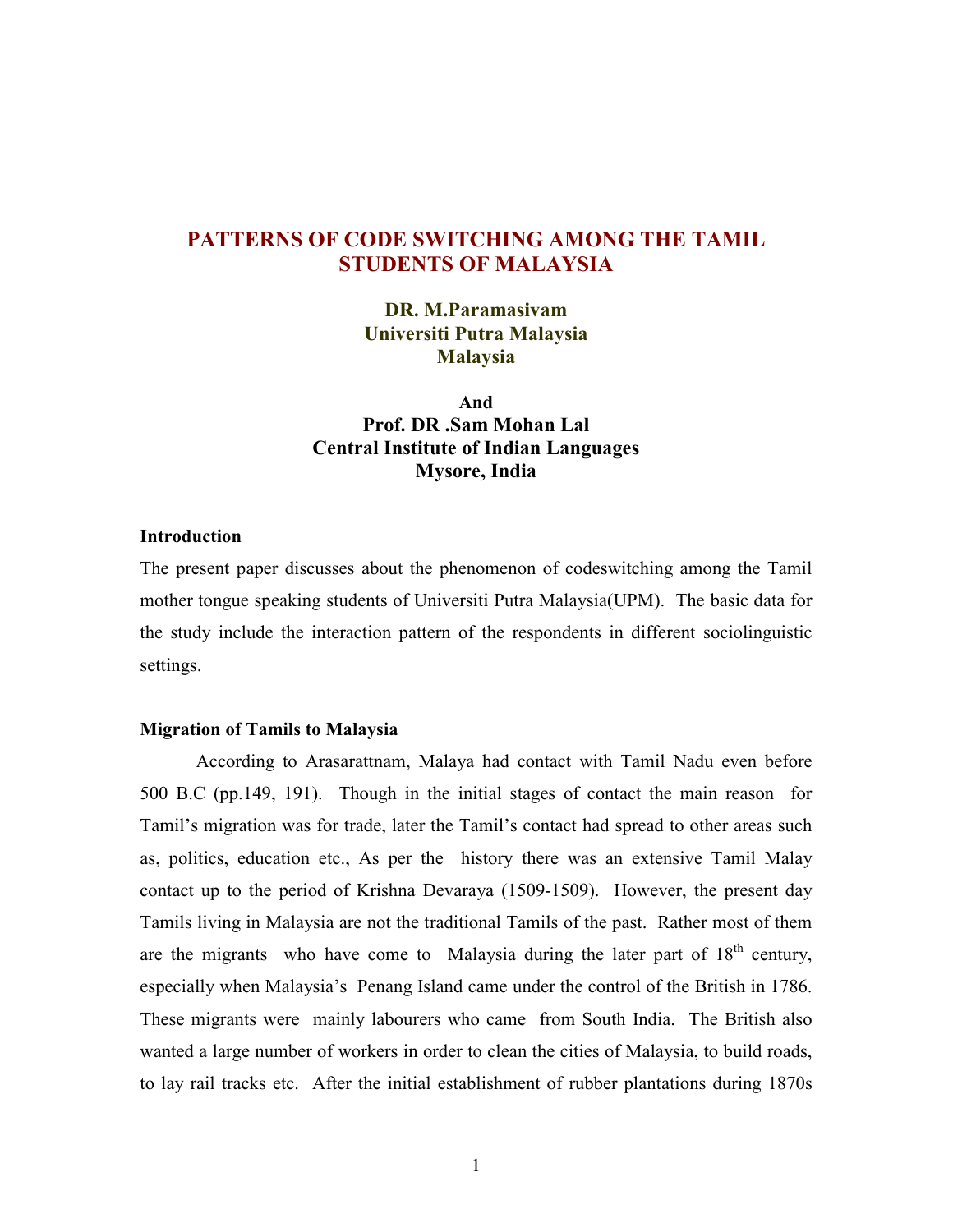the necessity arose to contract more plantation labourers. Subsequently, the large scale migration started in 1786 and lasted till 1938. (Nedumaran 1997, P.55)

#### Sociolinguistic and educational scenario of Malaysia with reference to Tamil

The education scenario of Tamil students in Malaysia may be looked into the following two ways.

- education system prior to World war II
- education system after the World war II

## Education system prior to war

During this period only isolated Tamil schools were existing. There were no proper teachers in these schools and the primary objective of these schools were to teach Tamil children the basic Tamil alphabets and mathematics. No proper syllabi were followed. Another kind of schools existing during this period was the schools run by the Christian Missionaries. There were separate Schools for Tamils, Chinese, English and Malay. This led to a sort of compartmentalization in education. Subsequently, this system did not give any opportunity for the children to expose themselves to other languages and cultures.

# Post war education scenario

During this period there were educational innovations which resulted in different linguistic communities to integrate with one another both in the work places and also in the educational Institutions. This situation demanded that the Tamil speakers to become at least an incipient bilinguals by adding some basic Malay to their knowledge in Tamil language. Significant changes were made during this time in education by the then education Minister Tun Razak. He modified the curriculum which was originally designed by the colonial Government and introduced a broad based curriculum which viewed all the languages of the country equal. This paved way for a parallel growth of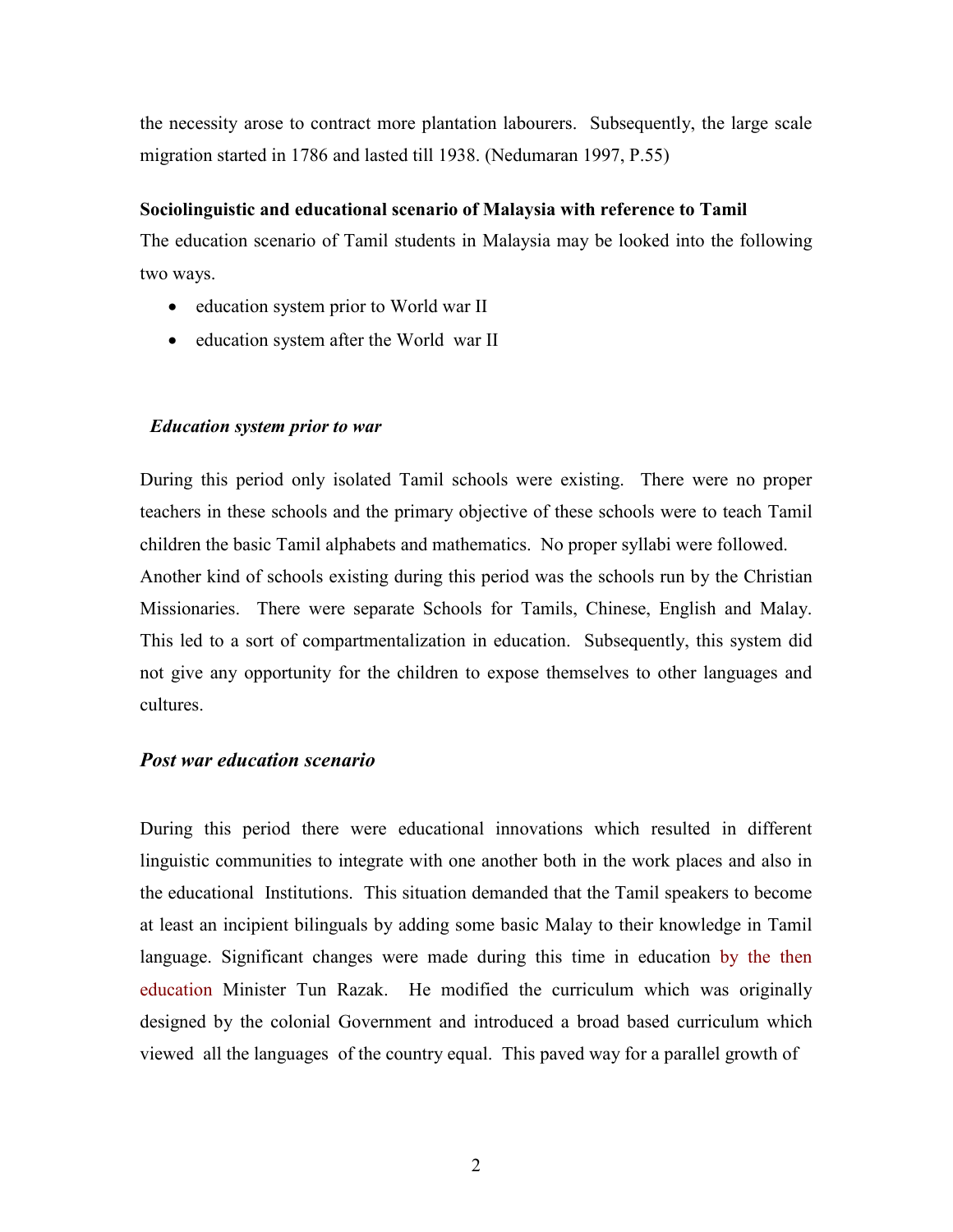all the languages spoken in the country. This system of education was aimed at to establish grater cooperation and much needed coordination among the communities come from different linguistic and cultural backgrounds.In order to achieve this Mr. Tun Razak created two types of schools namely,

### The national schools and the national type schools

In the National schools, Malay serves as medium of instruction. It may be noted that in these schools if a non Malay student wants to learn through his/her mother tongue he/she can do so provided minimum 15 students should opt to learn through a particular language. This is to say that they would learn Tamil or Chinese together with English, the later being the compulsory subject.In the second category of schools called the national type schools, English is the medium of instruction and the Malay language a compulsory subject. Similar to the National schools the students can learn Tamil or Chinese if minimum 15 students sign for, it.In the secondary schools where students from different backgrounds mingled together, the medium of instruction is Malay with English as a compulsory subject. Tamil and Chinese are usually available to those who wish to upgrade their mother tongue skills.In the above system it may be noted that ample opportunities are given for the students to learn their mother tongue. But it is interesting to note that normally Tamil students.

- Who go to National schools opt Tamil as medium and
- Those who go to National type schools opt English as medium

Overall the observation is that the Tamil students who have opted for National type schools are higher in number than who go to National schools. This option of the Tamil students make them more proficient in English and Malay. But Tamil being their mother tongue and also being used in various sociolinguistic domains and also being studied at different stages of Schools and College, one can find that the Tamil students use Tamil with various kinds of influences from other languages of the area. It is

also noted that they seem to be more comfortable in switching the Code to Malay or English. Following are some of the reasons for this situation.

• Not having confidence in retrieving proper vocabulary in Tamil.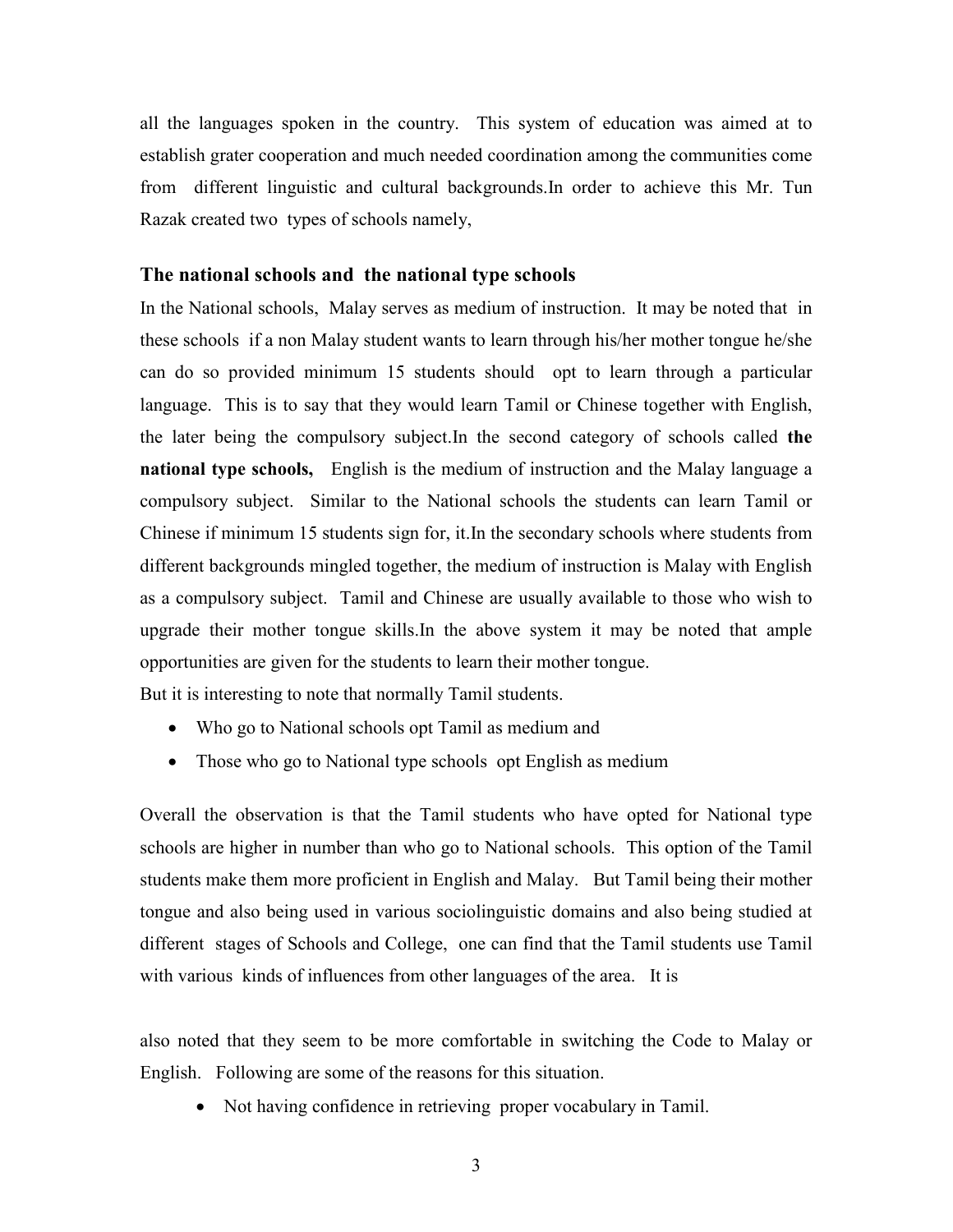- Frontage
- Interlocutor's attitude
- Political reasons
- Economic reason etc.

This phenomenon was observed by the researcher David (2000) who acknowledged in her article that there is a language shift among the Malaysian Tamils, which according to her may be the excessive code switching factors practiced by them in various domains. According to her, Malaysian Tamils, at the beginning stages, shift away from their ethnic language Tamil and seek other markers of ethnic identity. In her study, she has shown that Tamil was the dominant language for most of the older group respondents, whereas, for more than 25% of the younger subjects English, Tamil and Malay were preferred in their regular conversations. Both male and female respondents among younger folks stated that they use more English and Tamil but always have the tendency to use a mixture of all the three languages. But the present author's observation after analyzing the data and after having exclusive discussions with the respondents is that an exclusive variety of Malaysian Tamil is evolving but very slowly and it is going to get the root in the future Malaysian linguistic scenario.

Mostly, one could observe in Mayer Scotton's (2001) terminology, the phenomenon of classical code switching among the Tamils of Malaysia. Scotton refers to the concept of classical code switching which involves the existence of two basic hierarchies within the language frame, namely, the Matrix Language (ML) and Embedded language (EL). The matrix language is the participating language variety of the speaker that functions as the source for an abstract grammatical frame of constituents. The matrix language is, thus, the language of the speaker which controls the morpheme or word order of the frame, whereas, the embedded language is the guest language and only contributes material limited to permissible content morphemes within the larger constituent. In other words, in a classical code switching context the language which

supplies the core morph-syntactic frame for the bilingual constituent is the matrix language and the other which supplies a limited number of content morphemes (words) is the embedded language.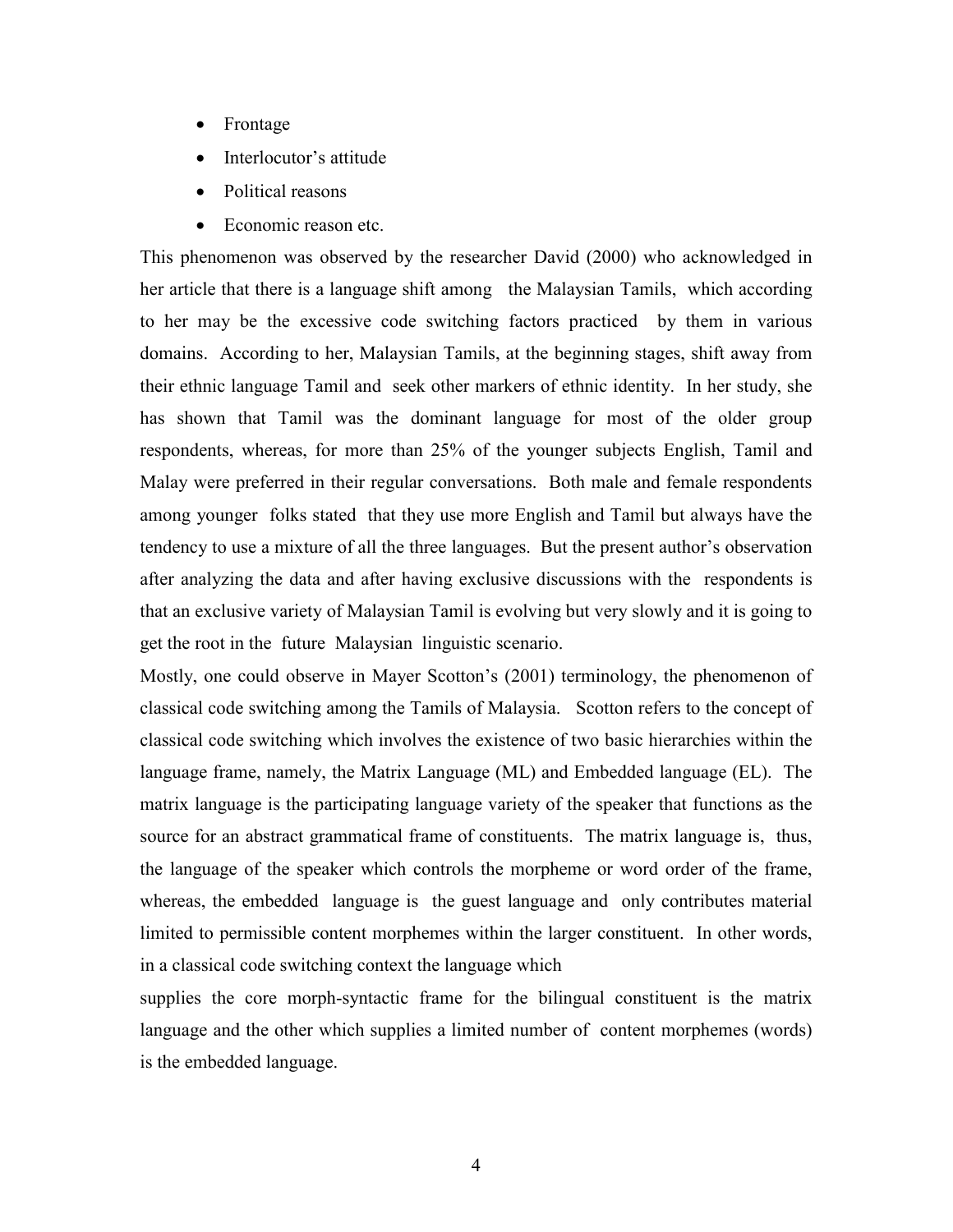While analyzing the data by keeping in mind the model profounder by Mayer Scotton we could observe that the Tamils often select Tamil as the matrix language and in the next sentence one can observe English or Malay being used as the embedded language. Similarly it is possible to observe these language codes alternate as embedded languages also in the same conversation. Having analyzed more than 1600 sentence in the natural speech we could identify the following **eight** different kinds of code switched utterances involving both matrix and embedded languages in the speech of Tamils. All the utterances are often observed in the naturnal speech of the Malaysian Tamils while they are interacting in different domains. Following are some of the sentences with different combinations of Matrix and embedded languages.

## English matrix – initial Tamil embedding

(1) that means, they got married to discover  $-**l**a$  eennaa ippoodaane meet they do

The above utterance is a single sentence which was initiated with English matrix.

#### that means they got married to discover

followed by Tamil embedded form which has a further mixing with English. As opposed to this above the following sentence

(2) paNNiKKalaam but each other prefer – lah to marry ungaLa anda payyanukkum teriyum. Don't you think so?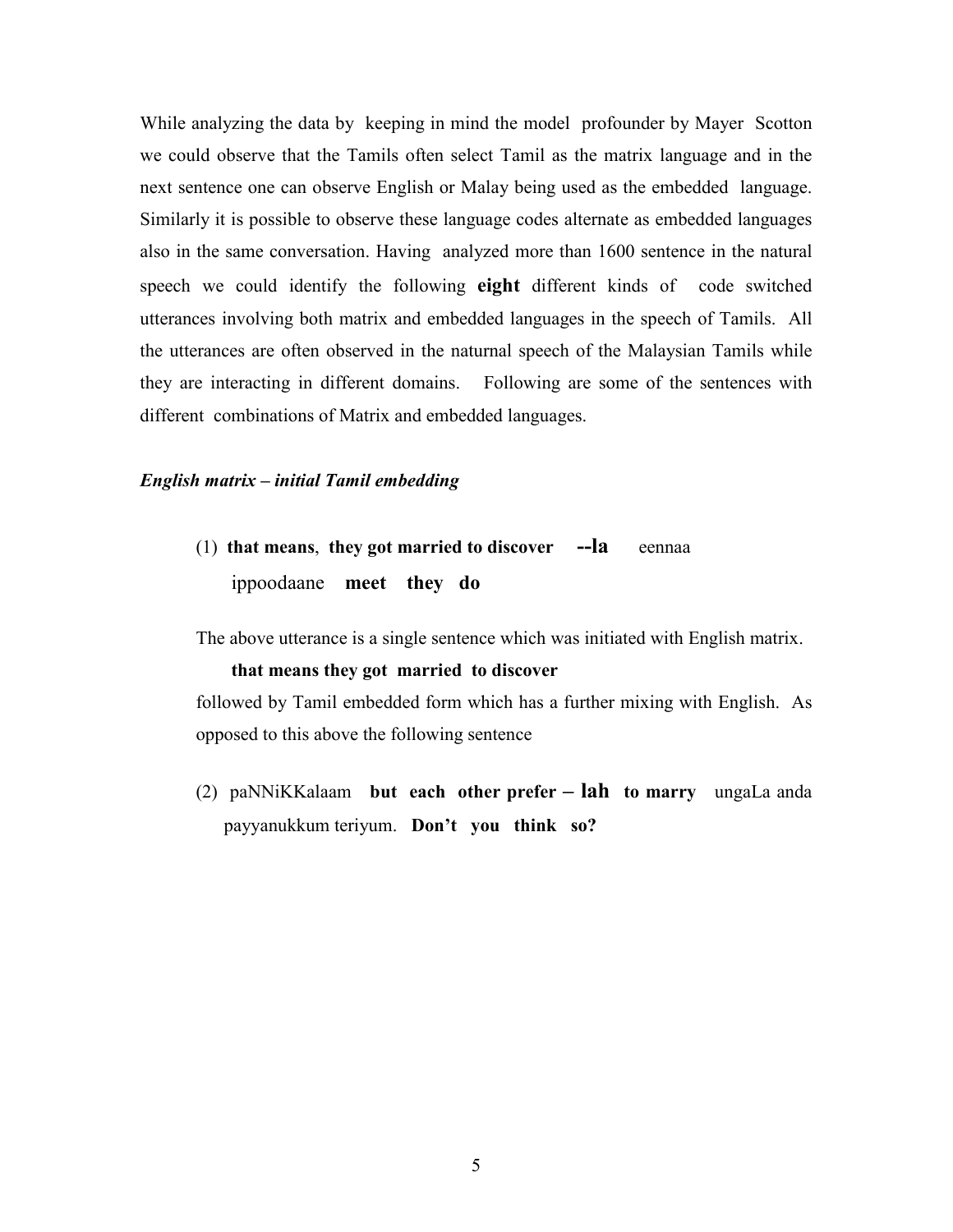#### English matrix – mid/end Tamil embedding

 'but each other prefer -lah to marry you has the English as the matrix language that starts in the midle Further, in the next sentence again English comes as the matrix language, **Don't you think to**? It may be noted that in most of the utterances where interrogative sentences come at the end, English is the language preferred by the interlocutors. In this sentence the interrogative form **Don't you think so** is in English after Tamil embedded form,

'ungaLa anda paiyanukkum terium' that boy also knows you

#### English matrix – initial Tamil embedding mid/end

## (3) then suddenly (vandu)

let us say (EML) maRunaaL (vandu) pariica kaNDippa iruKKum (TEL) In the above sentence the gap filler **vandu** may be the indicator for the speaker to shift the code because these are the places where the speaker has difficulty in getting the needed vocabulary.

## English matrix – mid/end English embedding

(4) no-no we are learning you know naaNga language inge Malaysiyale while there kaNDippaa paDikkuRoom

Since in the above sentence there are lot of irregular shifts the sentence has lost its grammaticality also. But, the context of the speech situation makes the interlocutors comprehend one another without difficulty.This seems to be an interesting code switch involving both English as a matrix as well as the embedded language. It may be noted that in the second half of the sentence Tamil could get the matrix language status because of the content word ' kaNDippa paDikkuRoom' whereas, English because the embedded language because of the presence of only insignificant lexical forms such as language, while these, etc.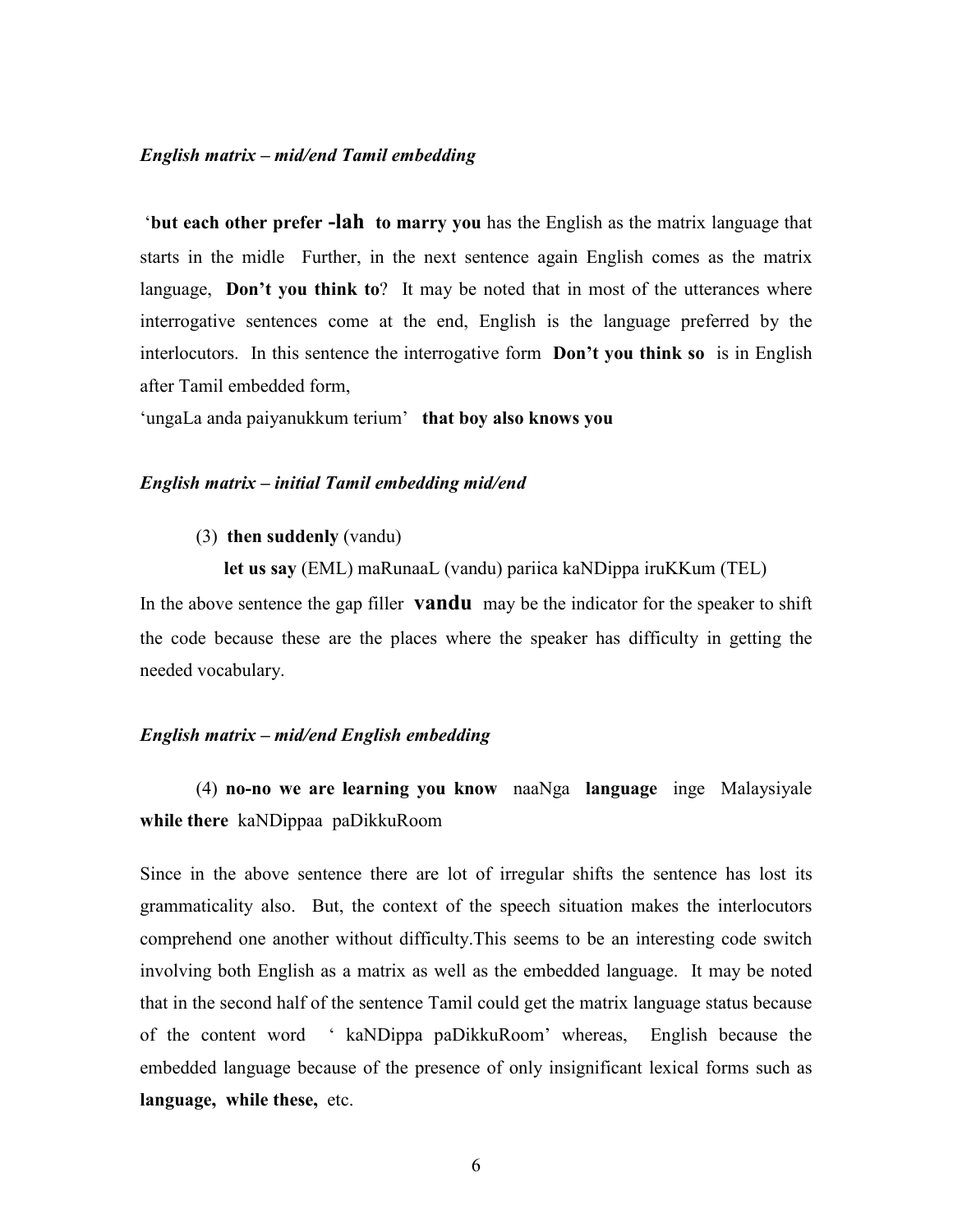## Tamil matrix – intial English embedding

The fifth catagory of sentence has Tamil as the matrix language in the initial level and English comes as an embedded language followed by again Tamil core content.

- (5) 1. appoo andamaadiri irundiccina child yaarenu  $\text{lah}$ 
	- 1. love pannura then that  $child kku lah$  (vandu)
	- 2. viiTTule SollamuDiyaade
	- In case the child falls in love with somebody he/she cannot inform the parents.

In the above sentence it may be seen that the core content of the concept in a longer sentence at the initial level is uttered in Tamil and embedded language English is used scantily.

## Tamil matrix – mid/ end Tamil – embedding

The sixth category has Tamil matrix in the middle and at the later part of the sentence Tamil became the embedded language as seen below.

That programme romba nalla irukku -lah but ellaarum paakkamaaTTaanga because adu romba time consuming adu oru kaaraNam

 No doubt that programme is very good but many people may not see because it takes lot of time that may be one of the reasons.

### Tamil matrix – initial English- embedding (lexical )

The seventh category has Tamil as matrix language at the initial level and English becomes an embedded language which is restricted to only lexical inclusion.

Tamil paDikkuRadukku oru programme irukku anda vayasaanavaru adu very good ennu solRaaru

## there is a programme to study Tamil. That old man too tells that it is good.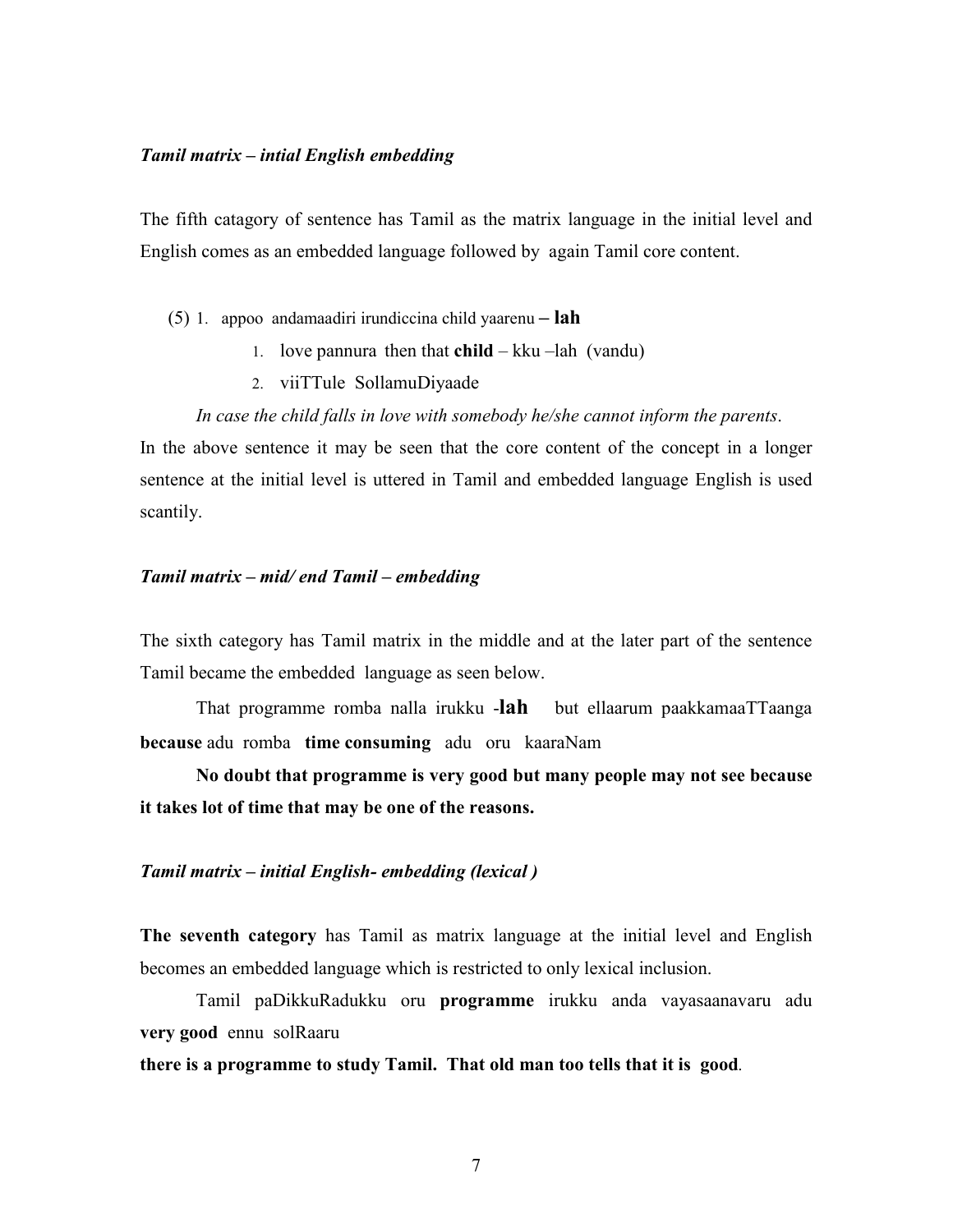It is observed that such type of sentences with only lexical level mixing of English are mostly used by the Tamil speaking people from older generation.

## Tamil Matrix – mid / end English embedding

The eighth category of Code mixed sentences has Tamil matrix with English as an embedded language. Unlike the category 7 type of code mixed sentences described above this category sentences have the embedding of English has crossed lexical level of embedding.

oh appa ungalukkum sondattukkuLLe

one bridegroom is there illayaa aana for my age yaarum ille

So even for you among the relatives bride groom is available. But in my case I do not have anybody who can be a good match for me.

Apart from the type of code switched sentences described above there are some particles and other components borrowed from Malay and incorporated in the Tamil spoken by the Malaysian Tamils. The internalization of linguistic components have been taken place in such a way that it has become a unique feature of Malay Tamil. For instance the use of Malay particle  $\overline{\phantom{a}}$  - **lah** can be a good example. Basically the particle – lah in Malay is an emphatic particle. But in Tamil it has acquired two additional functions, that is, it serves as a stylistic device or perform an interrogative function. This particle is suffixed in the following combinations of code mixed sentences

 -lah is attached to an English word when English serves as matrix language. -lah is attached to a Tamil word, when English serves an matrix language. -lah is attached to an English word when Tamil serves as matrix language -lah is attached to a Tamil word when Tamil serves as matrix language

## English as matrix language –suffixing to English word

(a) –lah as an emphatic particle

- Some of us  $-$  lah but
- not all  $-$  lah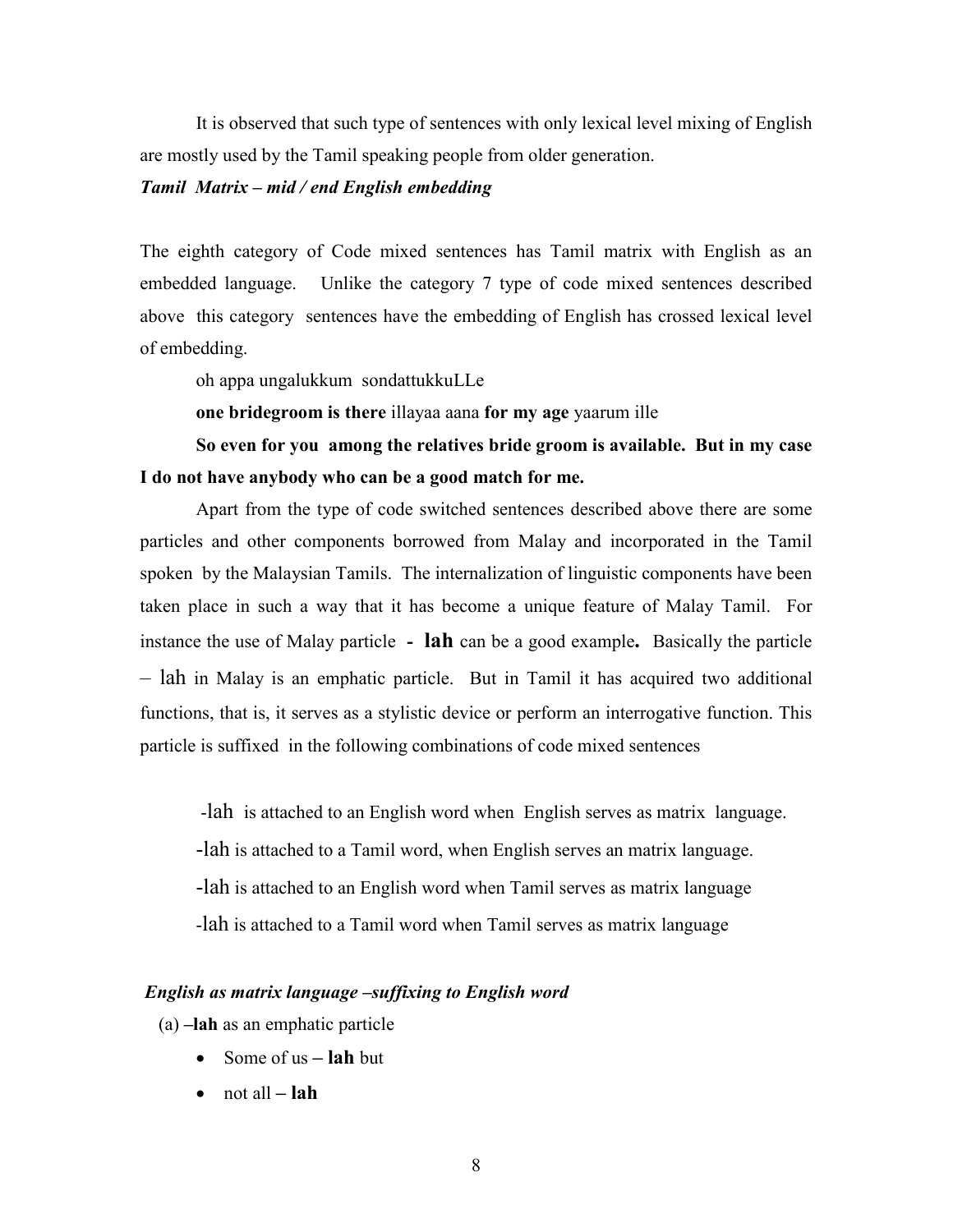Unnecessarily - lah

Tamil is worse – lah

- (b) lah used as a stylistic devise
	- the moral value is so good -lah
	- so just right  $-$  lah
- $(c)$  **lah** having an interrogative function
	- $\bullet$  true lah
	- $\bullet$  the thing is parents agree lah
	- •

## English as matrix language – lah – suffixed to Tamil words.

(a) –lah as an emphatic particle not for learners like we all konjam high techaa irukku - lah

It is rather high tech ( about a composition)

(b) – lah having interrogative function

# Tamil as matrix language – lah suffixed to English word

- (a) -lah as an emphatic particle nammannaa pudu pudu skills- lah If we are ( in that place) new skill
- (b) -lah as a stylistic device yeenna parents full – lah irukkapooRadilla because parents are not going to be with us always
- (c) -lah having interrogative function ille no love marriage – lah paNNa kuuDaadu No (do you mean) love marriage? The general observation regarding the use of –lah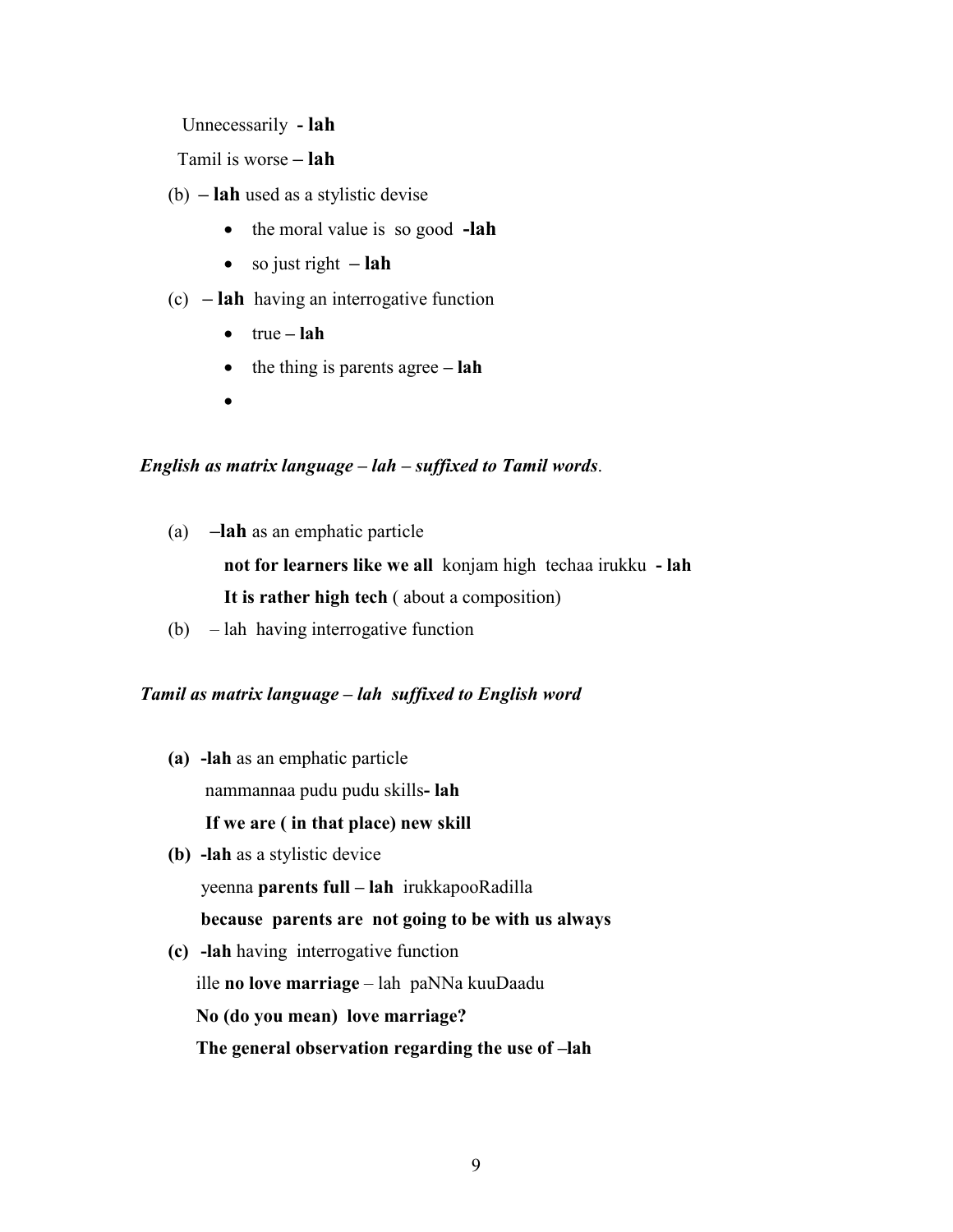is that the users select this particles according to complete the encoding of an utterance. The use of  $-$  lah requires that the particle be attached to a content morphase like a noun or an adjective. In other words, it is a bound morpherse. On the other hand it has flexibility is as much as it is compatible with any context . Any of the three functions attributed to  $-\mathbf{lah}$  can be realized according to context. This kind of context dependency on semantic realization of this alien particle to Tamil and the flexibility of Code switching routine are unique to the trilingual situation described in this paper.

## **Conclusion**

When we looked into the total analysis of the data of Tamil spoken by Malaysian Tamils it is possible to come to a conclusion that intense contact in Malaysia between Tamil, Malay and English which come from entirely different language families there is a compulsion toward borrowing culture specific lexical forms and in some cases certain short syntactic structures. These borrowed forms often get internalized in the Tamil language and surfaced in several utterances. A more detailed study can certainly reveal about the formation of an unique variety of Tamil in Malaysia.

#### **REFERENCES**

Arasarattnam, S (1970) Indian in Malaysia and Singapore, Kula Lumpur: Oxford University

Nedumaran, M (1997) Malaysia Tamil Kavithaik Kalaniyam Klang: Arulmathiyam Publication

David., M.K. and Naji, I (2001) Do minorities have to abandon their language ILA case study of Malaysian Tamils: International scope review, 2 (3): P 1 to 15.